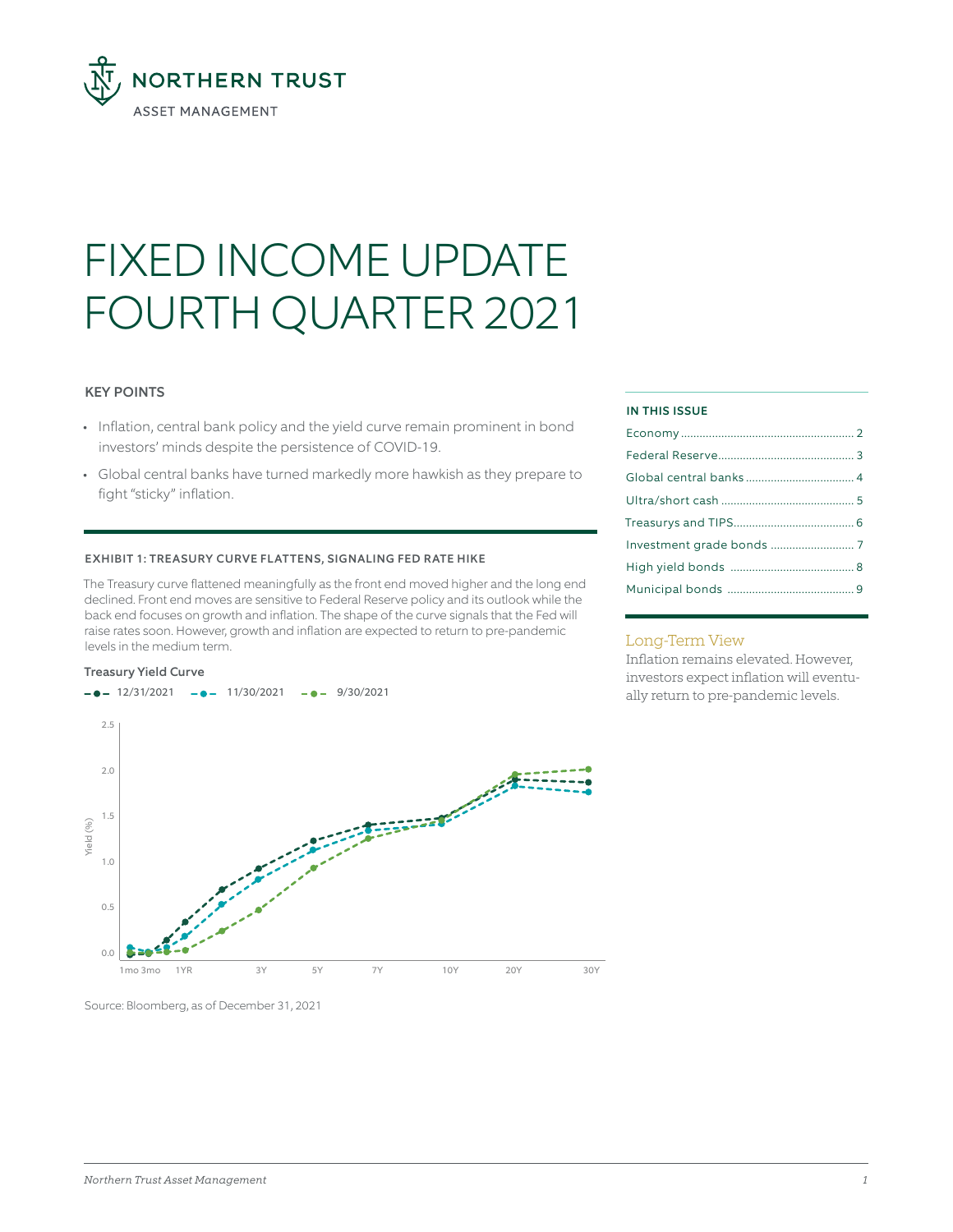# ECONOMY

- Despite intra-quarter headwinds and the pandemic persisting longer than many had anticipated, the U.S. economy continued to show signs of recovery. Employment data, as measured by nonfarm payrolls and ADP's National Employment Report, was positive, although reported figures did not consistently beat consensus estimates. The unemployment rate fell to 3.9% while labor force participation ticked up to 61.9%.
- Inflation remained at the forefront for financial pundits and politicians alike. Headline inflation — +0.8% for November versus consensus of + 0.7% delivered its highest rate since 1982. Year-over-year inflation rose to 6.8%.

Despite intra-quarter headwinds and the pandemic persisting longer than many had anticipated, the U.S. economy continued to show signs of recovery.

#### EXHIBIT 2: INFLATION SURGE

Inflation remains broad-based and continues to move higher.

# Consumer Price Index (CPI) Year-Over-Year % Change (not seasonally adjusted)

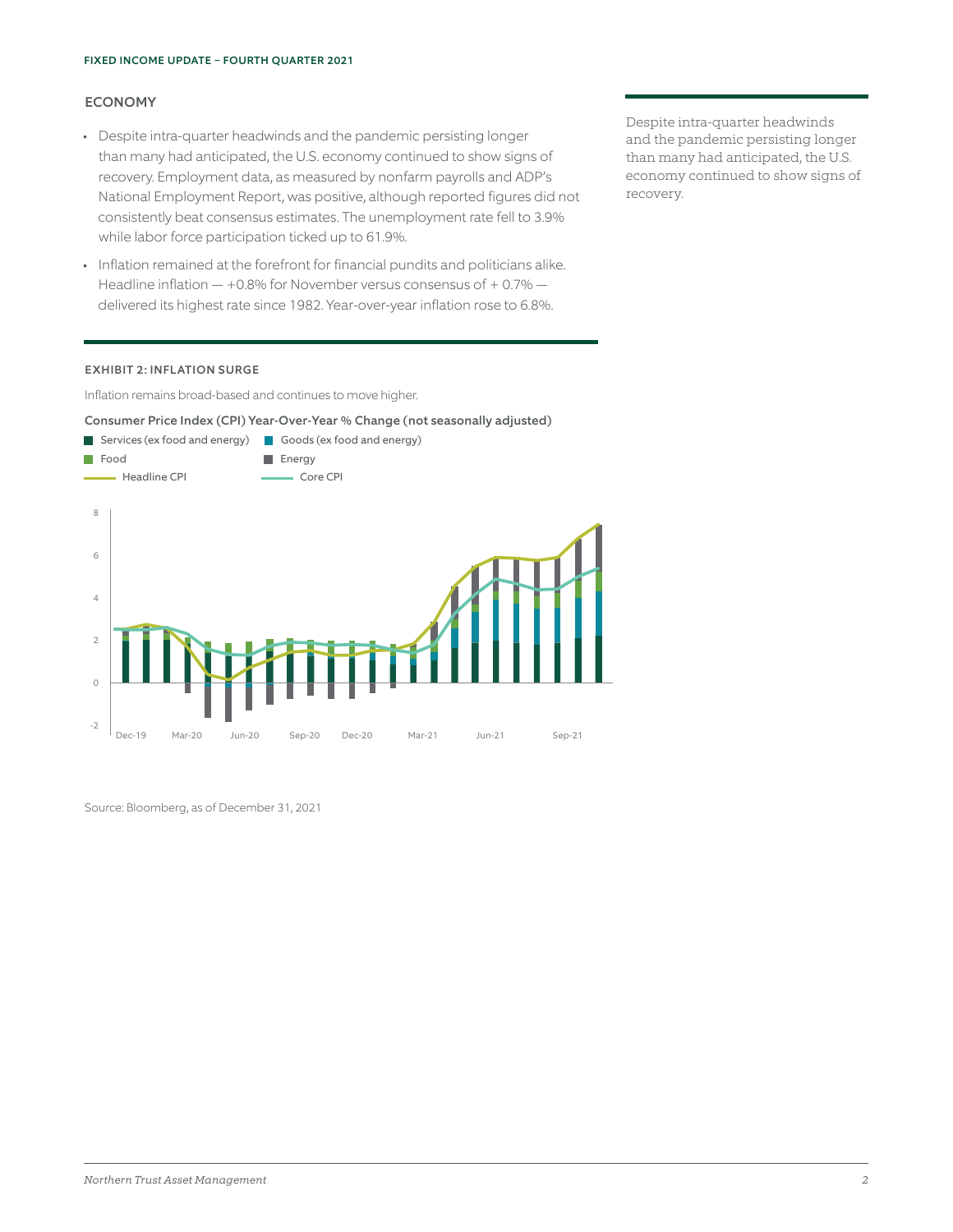## FEDERAL RESERVE

- After remaining accommodative throughout the year, the Fed reeled in more of its pandemic stimulus by announcing a reduction in its asset purchase program. Following the initial announcement, the Federal Open Market Committee (FOMC) announced further acceleration, aiming to end the program by March 2022. Additionally, the committee dropped the word "transitory" from its communications about inflation.
- Despite a personal trading scandal affecting three Fed staffers, Jerome Powell was renominated as the Fed's chair and Lael Brainard was elevated to vice chair. While Powell and Brainard share similar policy views, the FOMC turned much more hawkish, signaling that their approach to interest rates may change soon. The median FOMC member projection, according to the most recent "dot plot," is for three rate hikes in 2022.

#### EXHIBIT 3: "DOT PLOT" SUGGESTS HIGHER RATES SOONER

**2022 2023 2024 Longer Term** 

FOMC members share their interest rate expectations anonymously in their "dot plot" graph. The latest graph suggests the FOMC will achieve higher interest rates sooner than many investors had expected.

#### FOMC Members' Expectations for Fund Funds Rate at Year-End (# of member votes)



Source: Federal Reserve, as of December 31, 2021

The median FOMC member projection, according to the most recent "dot plot," is for three rate hikes in 2022.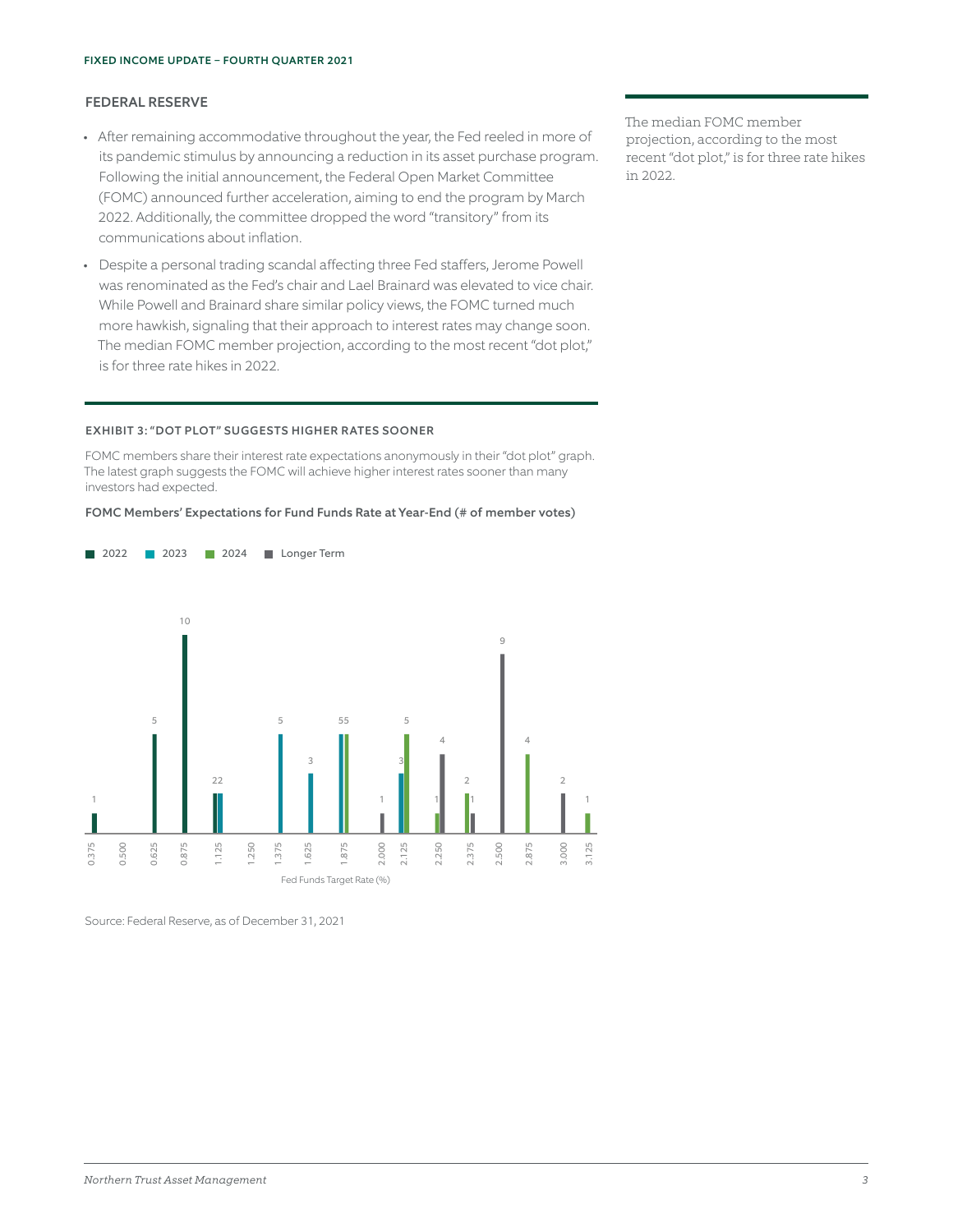# GLOBAL CENTRAL BANKS

- As inflation ran hot around the globe, central banks began pivoting toward reducing monetary accommodation. The Bank of Canada ended its quantitative easing program by November. Both the Bank of England and the Fed turned more hawkish as they grappled with high inflation and potential pandemic-related lockdowns.
- The Bank of England and Reserve Bank of New Zealand raised rates by 15 and 25 basis points, respectively. Several emerging market central banks also raised rates. Central banks are signaling that they are concerned about inflation, so the days of ultra-accommodation are may have passed.

## EXHIBIT 4: GLOBAL INFLATION AND CENTRAL BANK TARGETS

Inflation remains well above major central bank target ranges around the globe, with the exception of Australia and Japan. The sustained inflation may justify direct policy responses from multiple central banks.

#### Global Inflation and Central Bank Targets

|             | Headline Inflation (%) | Central Bank Target Inflation (%) |
|-------------|------------------------|-----------------------------------|
| Australia   | 3.0                    | $2.0 - 3.0$                       |
| Canada      | 4.7                    | $2(+/-1)$                         |
| Eurozone    | 5.0                    | < 2.0                             |
| Japan       | 0.6                    | 2.00                              |
| New Zealand | 4.9                    | $1.0 - 3.0$                       |
| U.K.        | 5.1                    | 2.00                              |

Source: Bloomberg, as of December 31, 2021

Central banks are signaling that they are concerned about inflation, so the days of ultra-accommodation may have passed.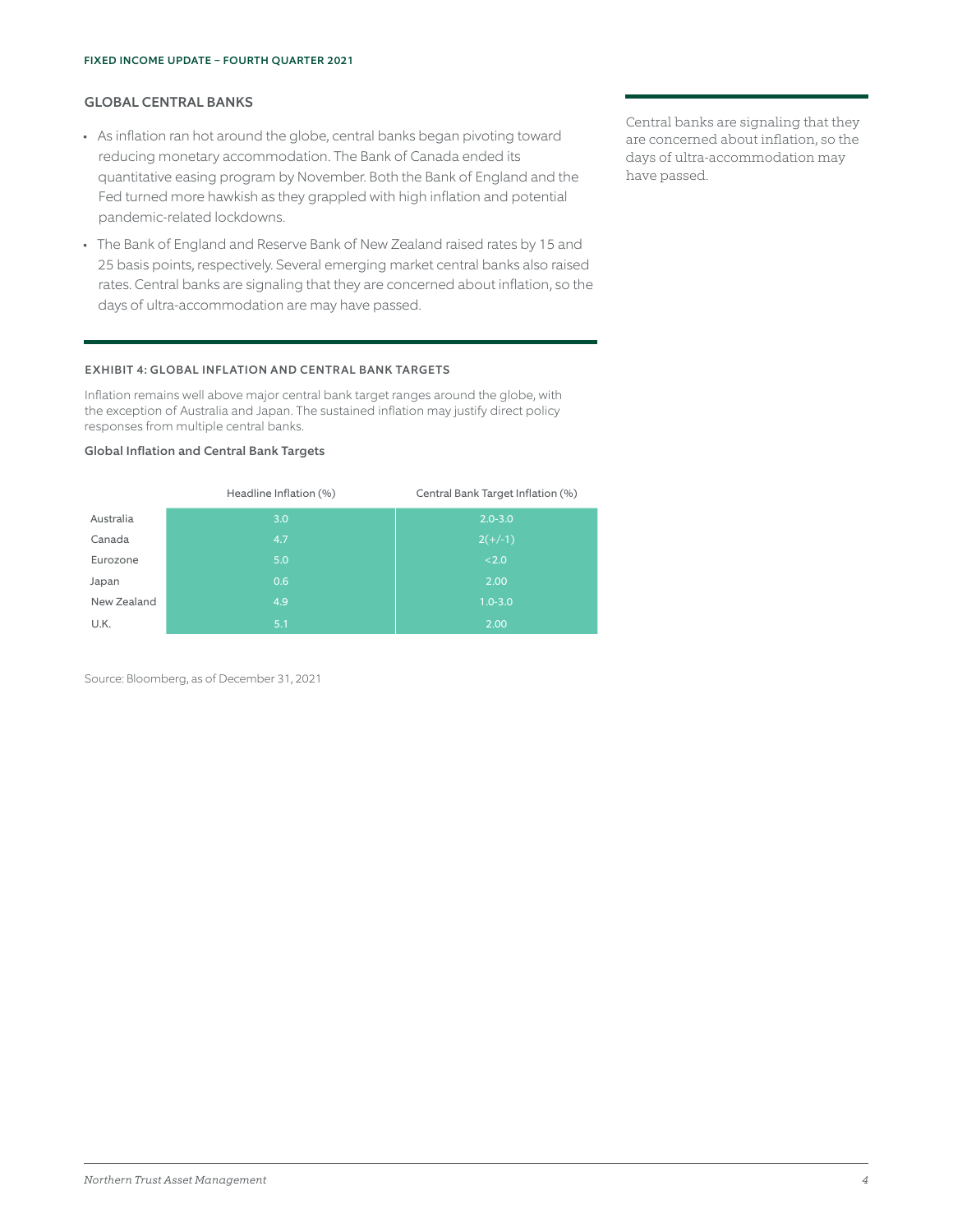# ULTRA-SHORT/CASH

- Option adjusted spreads (OAS) for bonds with 1-3 years maturity widened 10 basis points over the quarter and ended the year at 42 basis points. The widening can be attributed to interest rate volatility and poor liquidity. However, demand for front end corporate paper remained strong.
- Following the Fed's pivot, Treasury and agency paper with maturities beyond March 2022 sold off. Shorter paper continued to trade on top of or through the Fed reverse repo facility floor of 5 basis points.

#### EXHIBIT 5: TIGHTER SPREADS FOR 1–3 YEAR MATURITIES

Spreads tightened at year end on the back of strong demand.

1–3 Year Fixed Income Option Adjusted Spreads (OAS, %)

# Performance

- Contributors: duration, trading
- Detractors: curve, asset allocation

## Current Positioning

Portfolios are positioned neutralto-long duration relative to their benchmark. Their cash benchmark means purchasing corporate or Treasury bonds makes the portfolios long duration.

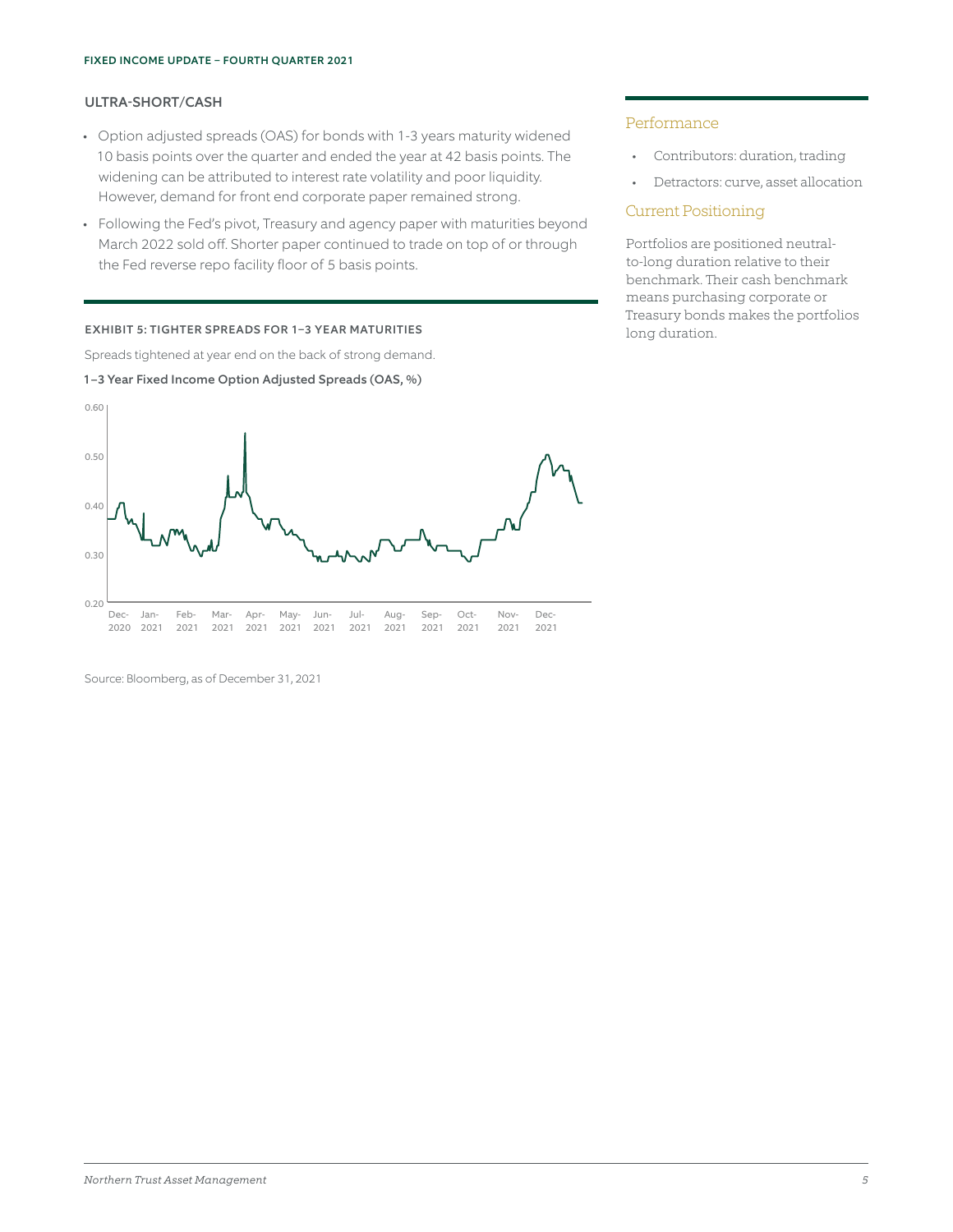# TREASURYS AND TREASURY INFLATION-PROTECTED SECURITIES (TIPS)

- The Treasury market experienced increased volatility over the quarter in anticipation of upcoming changes in monetary policy. Investors are expecting the Federal Reserve to hike rates sooner rather than later, causing a strong curve flattener. The 10-year Treasury yield moved as high as 170 basis points and as low as 134 basis points intra-quarter.
- TIPS breakevens were volatile and moved higher as the breakeven curve steepened. The move was most pronounced in the front end of the curve, due to its sensitivity to Fed policy.

#### EXHIBIT 6: VOLATILE TIPS BREAKEVENS MOVE HIGHER

TIPS breakevens were volatile and moved higher as the breakeven curve steepened. The move was most pronounced in the front end of the curve, due to its sensitivity to Fed policy.

#### U.S. TIPS Breakeven Rates (%)



Source: Bloomberg, as of December 31, 2021. Breakeven rates are the difference between yields of TIPS and Treasurys of the same maturities, representing inflation expectations.

#### Performance

- Contributors: inflation carry, longer dated rates
- Detractor: duration in the belly of the curve

## Current Positioning

Portfolios are positioned neutralto-long duration relative to their benchmarks because we believe the market is incorrectly pricing in inflation and the Fed tightening cycle.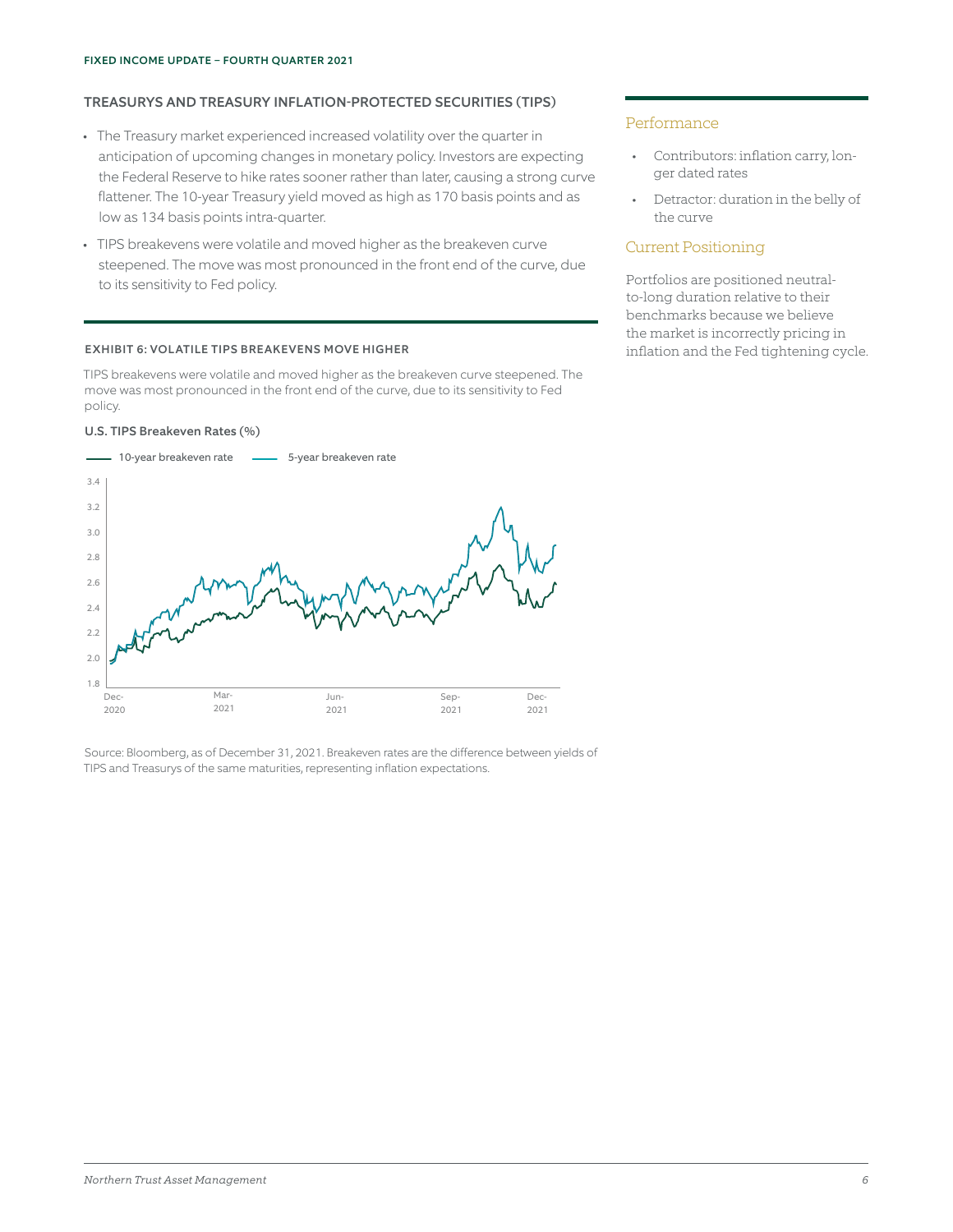# INVESTMENT GRADE BONDS

- High grade companies significantly slowed their bond issuance, due to the holidays and interest rate volatility. December was the lightest issuance month of the year, with roughly \$62 billion of bonds issued. Demand for corporates remained strong, with the average deal oversubscribed by more than two-anda-half times.
- Higher credit quality corporate bonds performed better over the quarter. Returns: AAA (+1.12%), AA (+0.59%), A (+0.14%), BBB (+0.23%).

EXHIBIT 7: HIGHER QUALITY BONDS PERFORMED WELL

Higher quality bonds provided strong returns as investors looked for quality this quarter.

Investment Grade Corporate Returns by Credit Quality (%)



# Performance

- Contributor: curve, asset allocation
- Detractor: security selection

## Current Positioning

Portfolios are positioned neutralto-long duration relative to their benchmarks, while maintaining a moderate overweight to corporate bonds.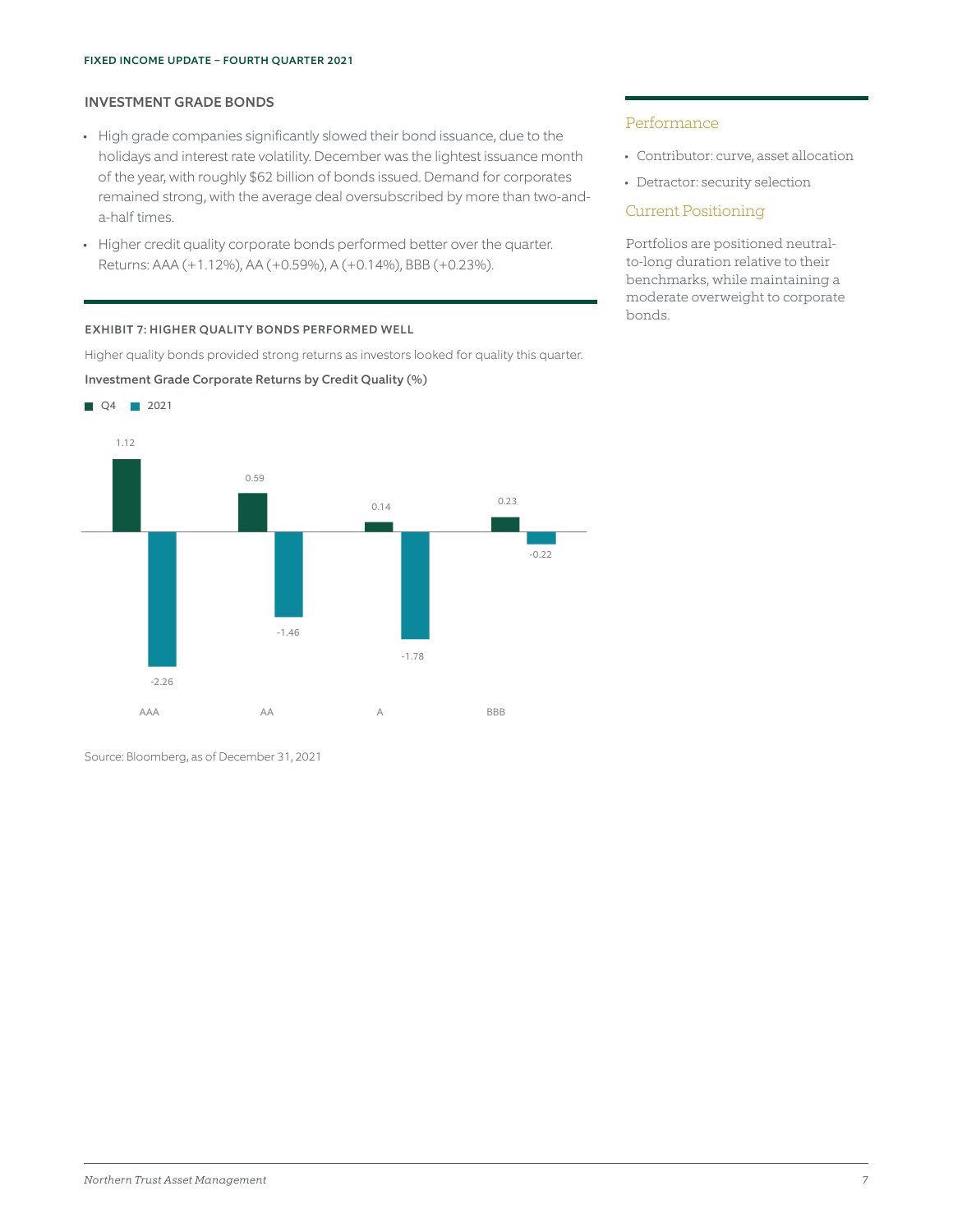# HIGH YIELD RETURNS

- High yield credit spreads tightened 6 basis points over the quarter to close at 282 basis points, after widening to 336 basis points in November. The transportation sector tightened (-33 basis points) the most while technology experienced the most spread widening (+27 basis points). B rated bonds (+0.84%) were the best performing bonds within high yield, followed by BB (+0.75%) and CCC (+0.54).
- While 2021 was a record issuance year for high yield companies, fourth quarter issuance was the lowest of the year. The index finished up 5.28% for the year and up 0.71% for the quarter.

#### EXHIBIT 8: ENERGY SECTOR PERFORMED BEST

While the price of oil was negatively affected by concerns around the omicron variant of COVID-19, energy remained the best performing sector. Year-end positioning may reflect a positive outlook for the sector in 2022 as we expect economic conditions to normalize.



Fourth Quarter High Yield Sector Returns (%)

## Performance

- Contributor: security selection
- Detractor: curve, duration

## Current Positioning

Portfolios are positioned to manage the impact of market and sector volatility, while focusing on income generation and downside risk protection. We will remain positioned in the midrange of the credit risk spectrum.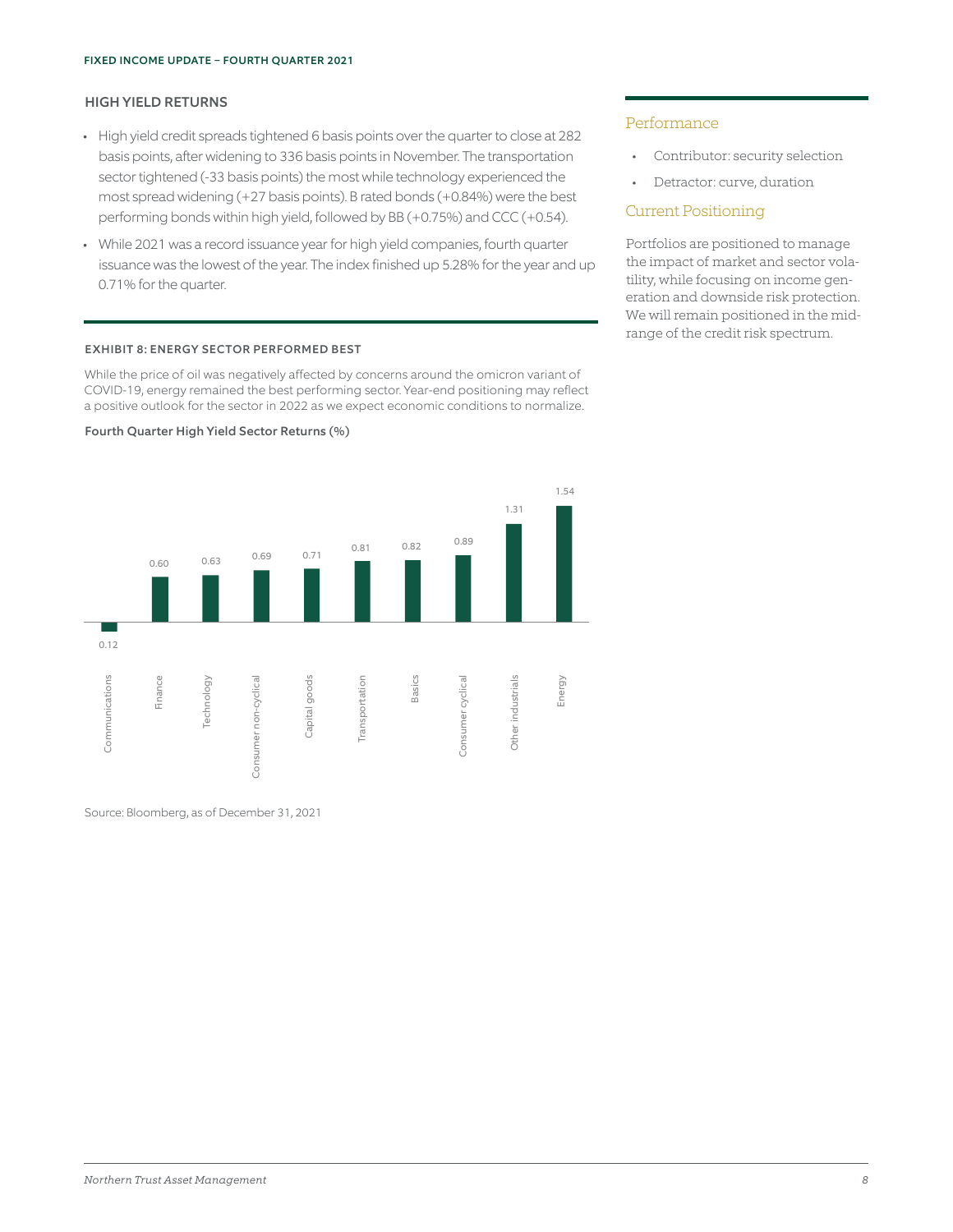# MUNICIPAL BONDS

- Yields rose on shorter maturities and fell on maturities 10 years and longer as the yield curve flattened, helping relative performance versus most indices.
- Longer mandates generally outperformed their shorter counterparts.

# EXHIBIT 9: INCREASES IN MUNICIPAL BOND YIELDS LAGGED THOSE OF TREASURYS

Increases in municipal bond yields lagged those of Treasurys as the yield curve flattened.

## Changes in Yields: Treasurys Versus AAA Municipal Bonds (basis points)



Source: Bloomberg, as of December 31, 2021

# Performance

- Contributor: duration
- Detractor: yield curve

# Current Positioning

Interest rate risk should typically be neutral to start the year, but trend defensive into February and March. Higher quality credits are attractive, as BBB and A rated spreads remain tight-